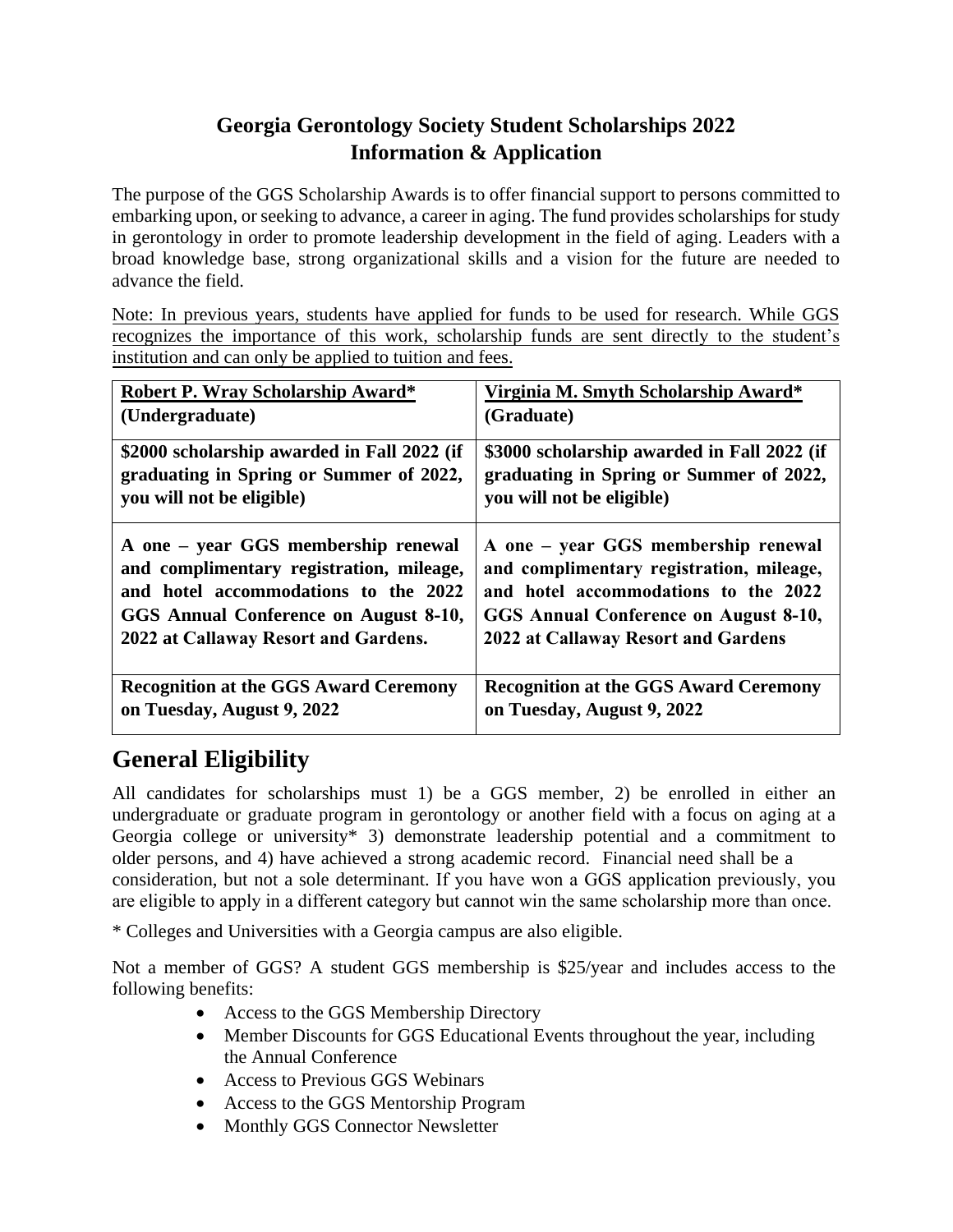- Networking Opportunities
- Advocacy Updates

You can visit<http://www.georgiagerontologysociety.org/members.htm> to apply for membership. If applying for a GGS membership would create a financial burden, please describe in your statement of financial need.

*Eligibility for the Robert P. Wray \$2000 Undergraduate Scholarship*: the student must have completed a minimum of one academic term (semester or quarter) and fulfill at least one of the following, (a) have a minimum of one fall academic term remaining or (b) hold a letter of admission to a graduate program to begin no later than the next fall term.

*Eligibility for the Virginia M. Smyth \$3000 Graduate Scholarship*: the student must have completed a minimum of one academic term (semester or quarter) in a graduate program and must have a minimum of one fall academic term remaining in a graduate program.

### **Materials to be Submitted**

- $\triangleright$  The following items should be emailed by the student to [administrator@georgiagerontologysociety.org.](mailto:administrator@georgiagerontologysociety.org) Include GGS Scholarship in the subject line.
	- o Demographic Sheet (Included in these instructions)
	- o A 500 words or less essay describing career goals and commitment to the field of aging
	- o A 250 words or less statement of financial need
	- o A current résumé or *Curriculum Vita*
- ➢ Two letters of recommendation from a professor or professional familiar with student's abilities/accomplishments/goals. Letters may be sent in one of two ways:
	- o Emailed on letterhead to [administrator@georgiagerontologysociety.org](mailto:administrator@georgiagerontologysociety.org) from the recommender.
	- o Letters can also be mailed on letterhead to P.O. Box 7905, Atlanta, GA 30357. Letters should be in a sealed envelope with the recommender's signature across [the seal.](mailto:administrator@georgiagerontologysociety.org)
- $\triangleright$  Official transcript from current college or university. Electronic transcripts from the college or university are permitted. Please have the transcript emailed to administrator@georgiagerontologysociety.org. If the transcript is being mailed, the official transcript must be in the university's sealed envelope and mailed to P.O. Box 7905, Atlanta, GA 30357.

#### **Submission Deadline**

The application and all supporting documents must be received by midnight on April 16, 2022. Please note that mailed documents must be in hand by April 16, 2022 not postmarked by April 16, 2022. Recipients will be notified by Applicants will be notified of the committee's decision by May 14, 2022.